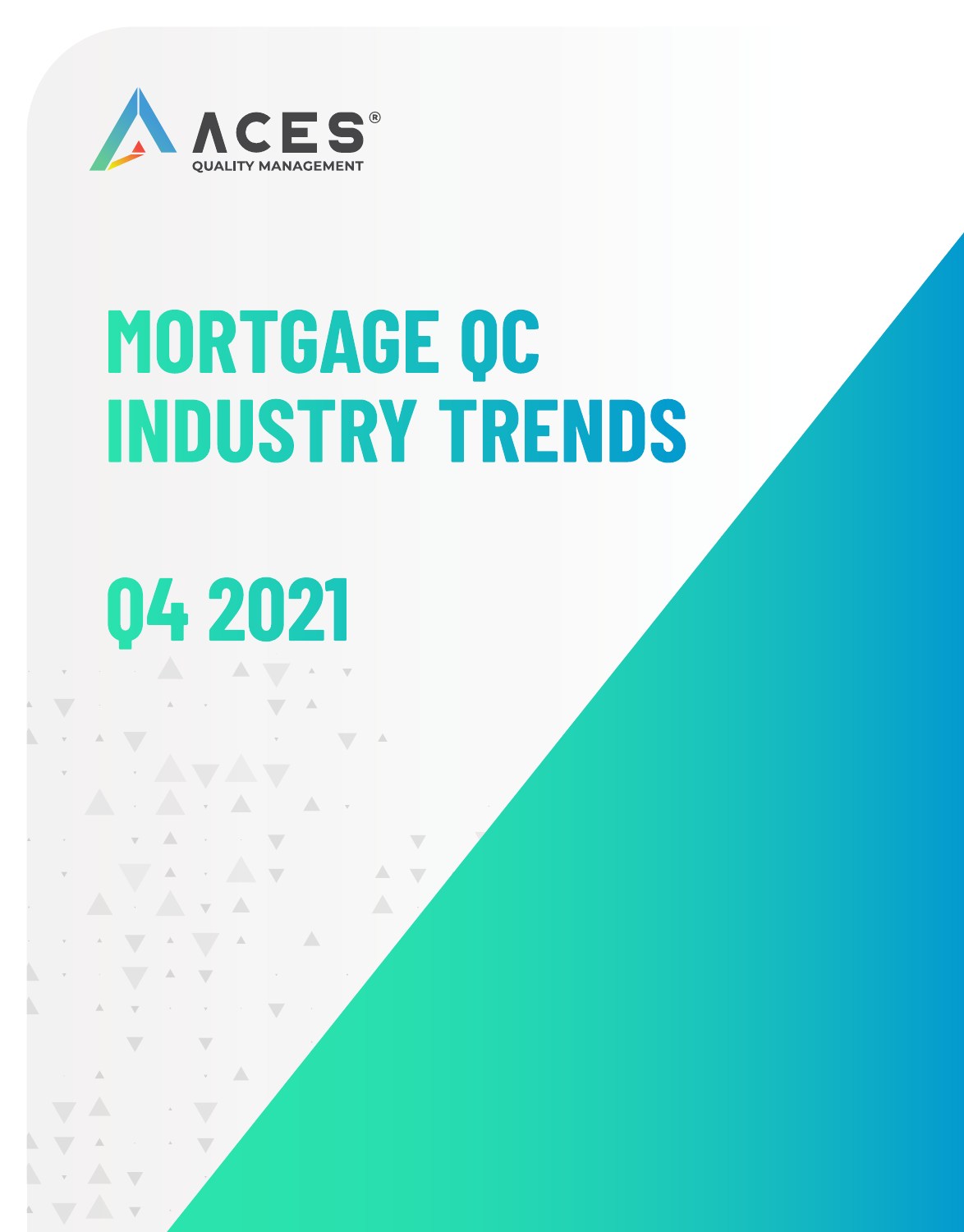"Declining volumes have helped stabilize lender processes, keeping defects at bay, but signs are starting to emerge that the credit box is widening in the hunt for volume."

#### Nick Volpe

Executive Vice President of ACES Quality Management

ACES' Mortgage QC Industry Trends Report represents an analysis of nationwide quality control findings based on data derived from the ACES Analytics benchmarking software.

**Executive Summary QC Industry Trends - Overview QC Industry Trends - by Category QC Industry Trends - by Loan Purpose QC Industry Trends - by Loan Type Economic Discussion Conclusion About this Report**



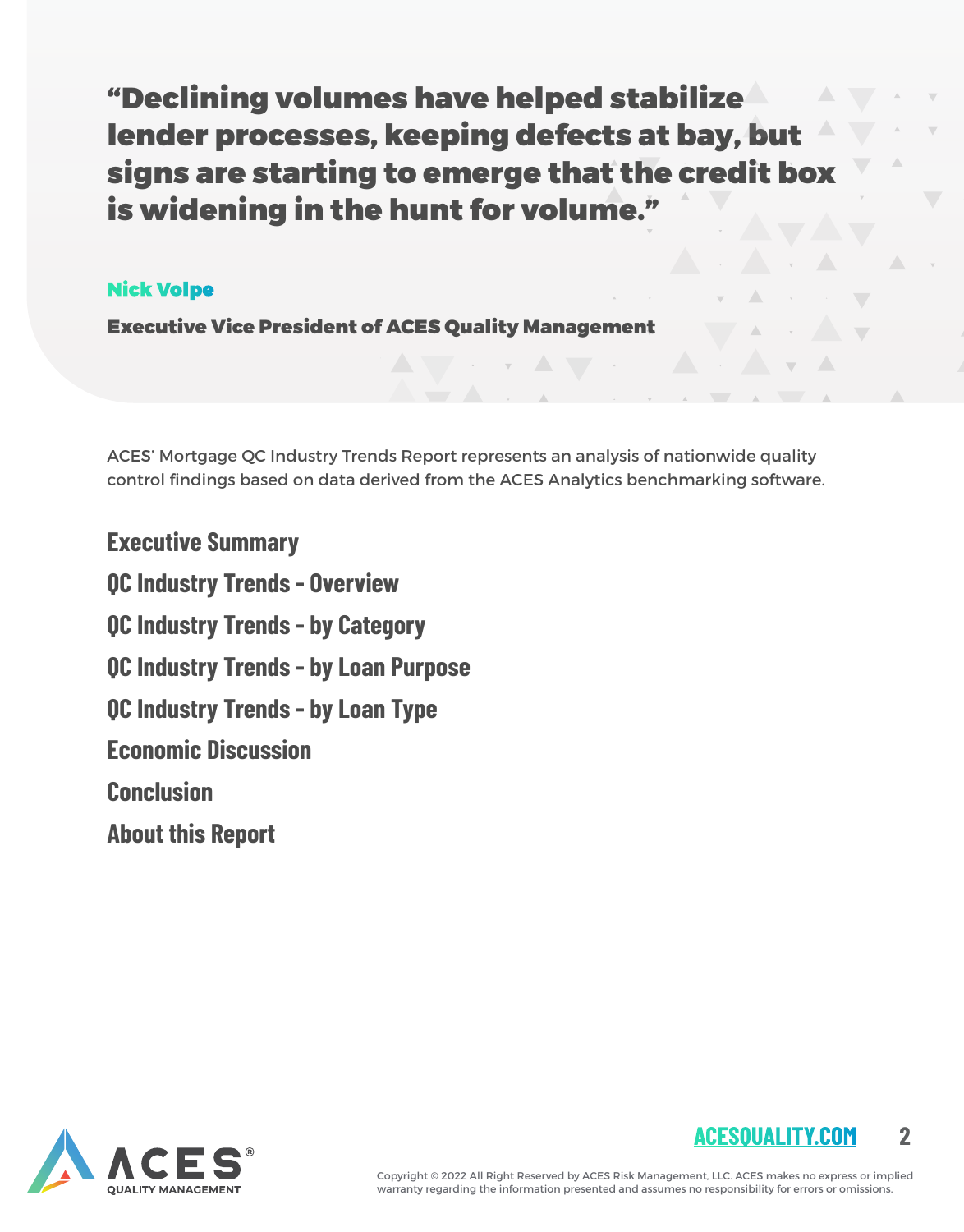## **EXECUTIVE SUMMARY**

This report represents an analysis of post-closing quality control data derived from loan files analyzed by the ACES Quality Management and Control® benchmarking system during the fourth quarter of 2021 (Q4 2021) and the full calendar year 2021 (CY 2021). The report incorporates data from prior quarters and/or calendar years, where applicable.

Findings for the Q4 2021 Trends Report were based on post-closing quality control data from approximately 100,000 unique records. Loan audits selected by lenders for full file reviews served as the basis for all reviews and defect data evaluated for this report.

Defects are categorized using the Fannie Mae loan defect taxonomy. Data analysis for any given quarter does not begin until 90-days after the end of the quarter to allow lenders to complete the post-closing quality control cycle, resulting in a delay between the end of the quarter and data publication.

NOTE: A critical defect is defined as a defect that would result in the loan being uninsurable or ineligible for sale. The critical defect rate reflects the percentage of loans reviewed for which at least one critical defect was identified during the post-closing quality control review. All reported defects are net defects.

## **SUMMARY OF FINDINGS**

Defect rates rose slightly in Q4 2021 and could not put together back-to-back quarters of improvements in the rate. The overall critical defect rate rose from 1.87% last quarter to 1.95%, but looking at the year in totality, defect rates improved in 2021 compared to 2020. The data shows that, in Q4 2021, the industry is clearly out of the refinance cycle and in a period of transition. As such, lenders should re-double their efforts on the income components of underwriting. Given that Lenders' origination departments are less profitable, servicing is generating as much buzz as origination, and the regulators are noticing.

#### **REPORT HIGHLIGHTS INCLUDE THE FOLLOWING FINDINGS:**

- The overall critical defect crept higher in Q4 2021, up .08% to 1.95% (a change of 4% from the prior quarter) as lenders transitioned to a purchase-heavy lending environment.
- Declining volumes have helped stabilize lender processes, keeping defects at bay, but signs are starting to emerge that the credit box is widening in the hunt for volume.
- Income/Employment defects declined in overall share but remained the No. 1 most frequently cited issue. This is a concern as any pandemic-related income verification issues



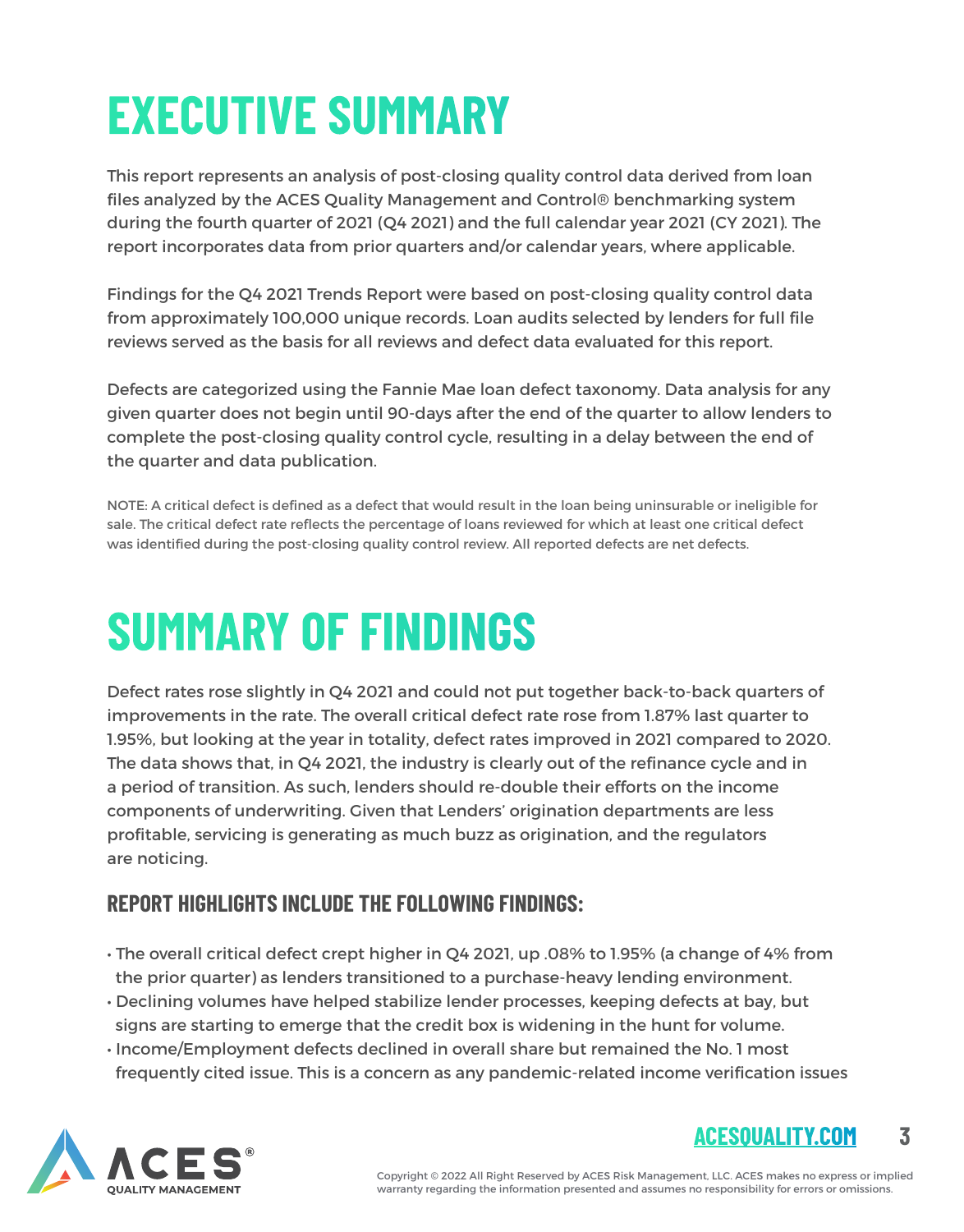should have long been in the rearview mirror.

- Appraisal-related defects rose in Q4 2021 after being minimal throughout the last refinance cycle.
- Purchase review share was 20 points higher than refinances, dealing a death blow to refinance dominance for the near future.
- Conventional lending share crept down from the prior quarter and is now 8 points below the pandemic peak amid a mini resurgence in FHA lending.
- Pressing issues continue to challenge lenders, including the CFPB's renewed focus on servicers.

### **QC INDUSTRY TRENDS – OVERVIEW**

The critical defect rate for Q4 2021 came in at 1.95%, up 4% from the prior quarter's rate of 1.87%. The slight increase in the defect rate continues a trend of volatility since the pandemic began in Q2 2020. It has been challenging to string together consecutive quarters of declining defect rates, but defects remain below the 2% threshold we were at for much of the pandemic.

For the full calendar year of 2021, elevated defect rates in Q1 and Q2 2021 drove the yearly average to 2.01% — the first time the average critical defect rate finished a calendar year above 2% since ACES began tracking in 2016. The defect rate was below that 2% threshold in the back half of 2021, but the lower rates were not enough to overcome the higher rates at the start of the year. Figure 2 below shows the defect rates for the totality of the pandemic and illustrates COVID's effect on mortgage lending operations. The defect rate for 2020 and 2021 hovered around 2%, which is 15% higher than pre-pandemic levels. For context, the average yearly critical defect rate was 1.71% for CY 2019.

Regarding the lending environment in Q4, the average interest rate on a 30-year fixed-rate mortgage did cross a key threshold in Q4 2021. The average rate for the quarter was 3.08% $^{\rm l}$ , up from 2.87% in Q3 2021. As interest rates rose, refinances and overall lending volume fell. Estimates put origination volume around \$1 trillion in Q4, down ~10% from Q3's volume of \$1.16 trillion (e.g. the highest rate in three years). Refinance volumes generated most of the headlines, but according to ATTOM Data Solutions  $Q4$  2021 report<sup>2</sup>, all three lending categories (purchase, refinance and equity lending) declined from Q3 to Q4. Current interest rates are nearly double the pandemic low, so we can expect more negative news on mortgage volumes in the coming quarters.

Declining volumes at the end of a refinance cycle tend to impact critical defect rates positively by reducing the capacity demands on lenders' processes, thus making them



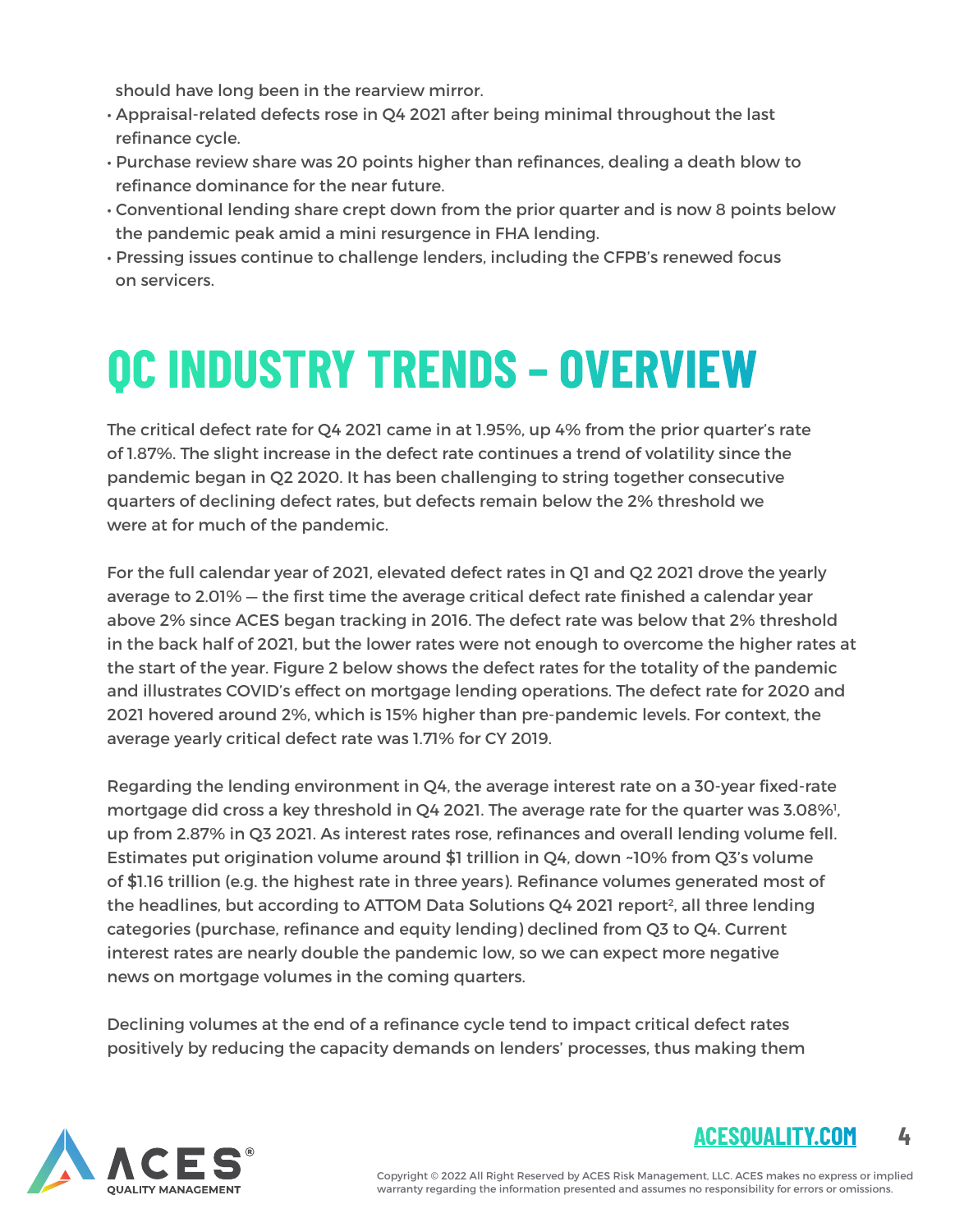more effective in catching errors. As volumes fall, however, defect rates tend to creep up as lenders take on more risk to help qualify borrowers — some of which have marginal profiles. Of course, lenders are free to make those decisions based on their own risk profile, and there's nothing wrong with stretching the limits of your risk tolerance profile, but we do not necessarily believe that's the case here. The reason for that is the environment that we were in during 2020 and 2021. Lenders were doing well, and volumes were exploding. So, we believe the higher defect rates over the past several years were due to volumes, staffing and COVID-related concerns.

It is difficult to project where the overall critical defect rates go from here. With current mortgage interest rates above 5% and volumes down significantly year-over-year, we are already seeing staffing changes, declines in profitability and M&A activity. All are very typical for this point in the purchase-refinance cycle.

<sup>1</sup> http://www.freddiemac.com/pmms/

2 https://www.attomdata.com/news/market-trends/mortgage-origination/attom-q4-2021-u-s-residential-property-mortgage-origination-report/



#### **Critical Defect Rate by Quarter: Q1 2021 — Q4 2021**

Figure 1 displays the percentage of loans with critical defects by quarter, for Q1 2021 through Q4 2021.

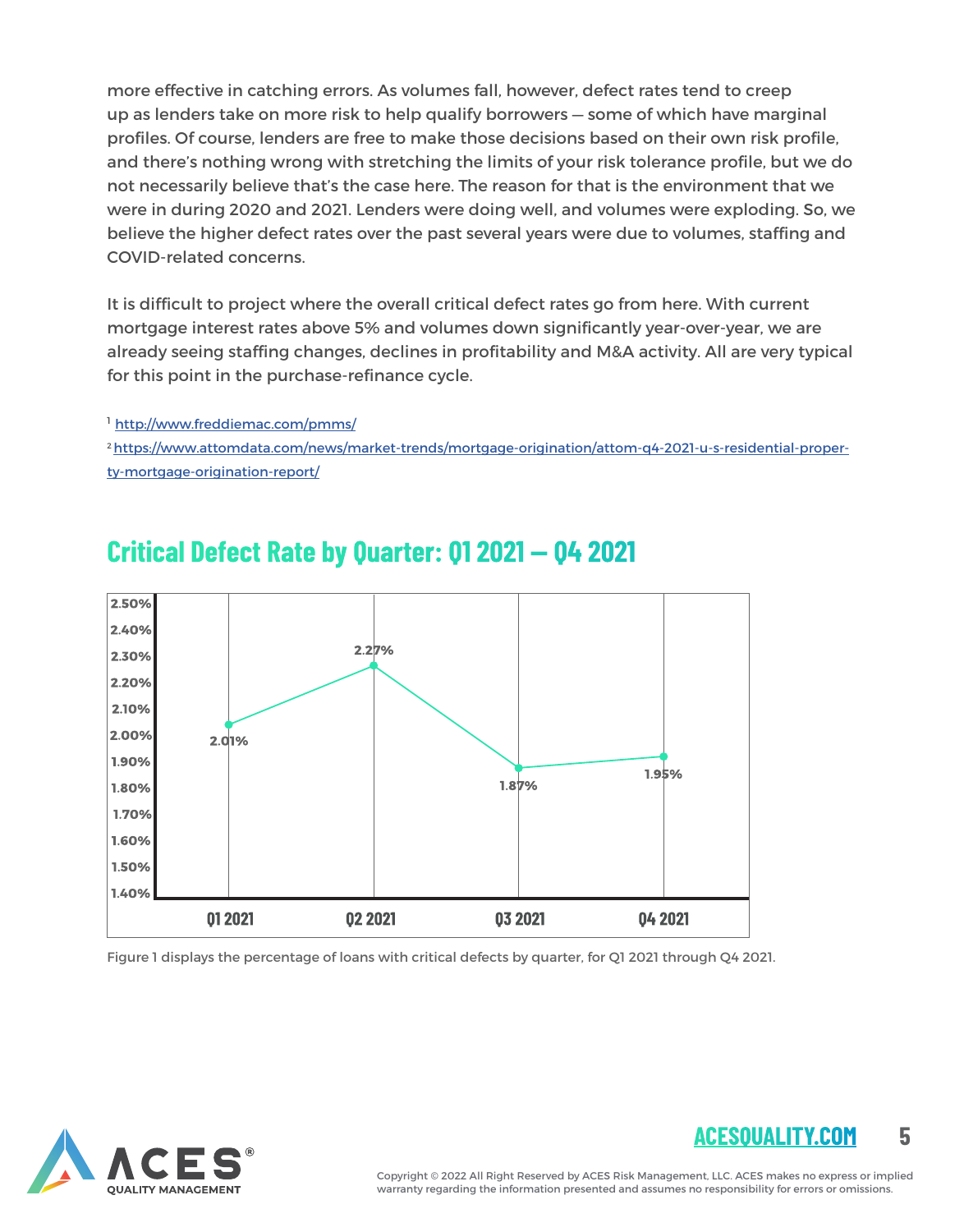#### **Critical Defect Rate by CY: 2020 — 2021**



Figure 2 displays the percentage of loans with critical defects by quarter for each quarter in CY 2020 and CY 2021.

### **QC INDUSTRY TRENDS BY DEFECT CATEGORY**

Continuing a trend that has stood out since the early days of this latest refinance cycle, the Income/Employment category led all defects with a share of 26.63%. There was some improvement, with Income defects declining by 6.5% from Q3 2021's share of 33.16%, but the full CY comparison shows Income/Employment defects increased 7% from CY 2020's share of 23.95%, comprising 30.85% of all defects in CY 2021. It has now been more than two years since another category had the highest share of defects.

We also keep a close eye on the remaining three categories that give insight into borrower health. Of those, the Assets category had the second-largest share of defects at 16.08%, which was roughly flat with last quarter's share of 16.58%. The Liabilities category ended Q4 2021 with a defect share of 10.05%, up from 8.02% in the prior quarter, and the Credit category made up 9.05% of defects in Q4 2021, which was a significant increase from last quarter's 5.35%. In summary, of the so-called "Big 4" categories, one saw a decrease in share, one was flat, and two increased from the prior quarter.



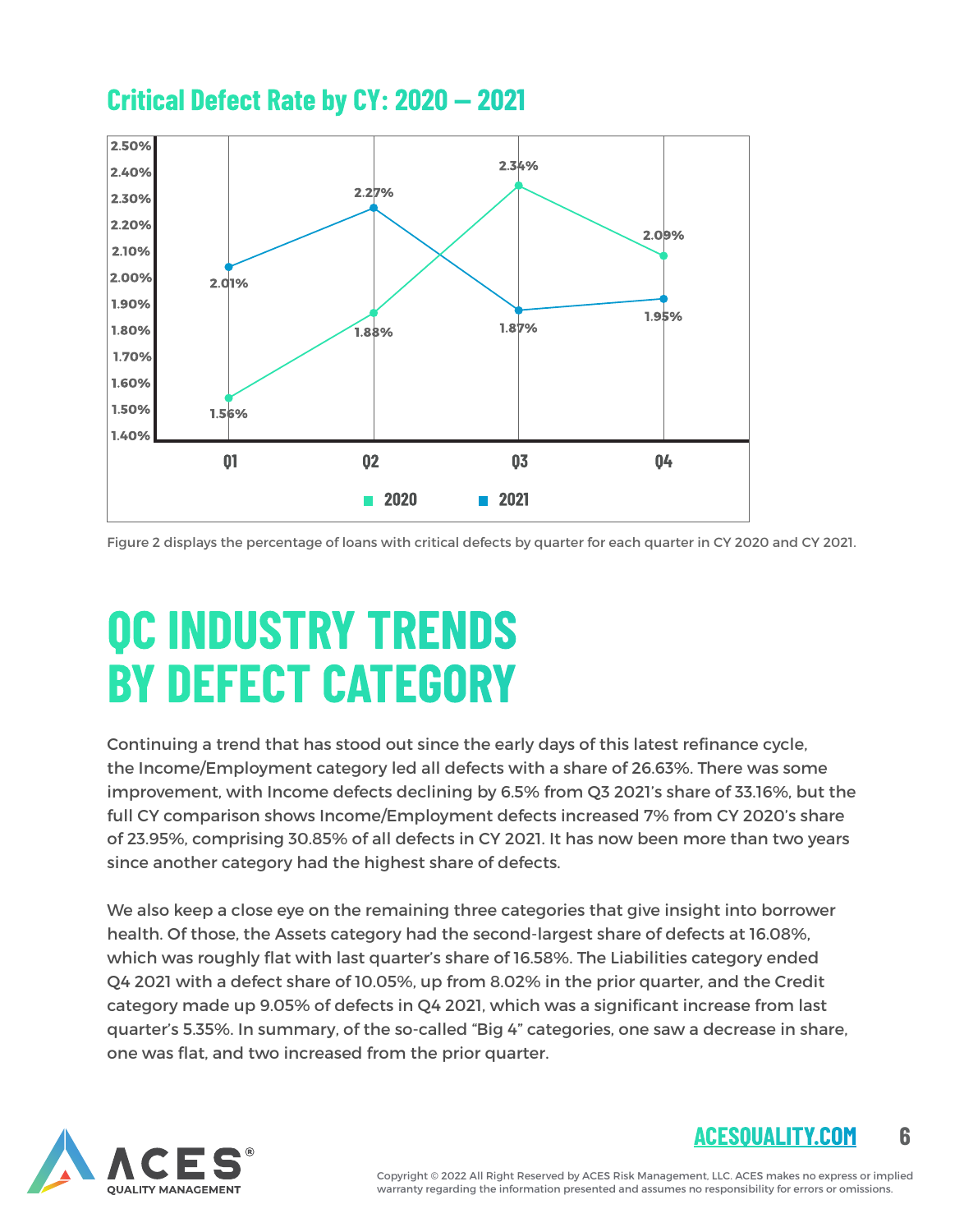In other categories, the Loan Documentation defect share nearly doubled in Q4 2021 to 14.57% from 7.49% in the prior quarter. The Appraisal category also doubled, albeit from a smaller base, comprising 7.04% of all defects in the quarter versus 2.67% in Q3 2021. Of the defect category shares that declined, the leader was the Legal/Compliance category, which declined from 9.63% in Q3 2021 to 3.52% in Q4 2021. The expiration of COVID-specific regulations at the state level no doubt impacted the defect share in that category, as several state-level regulations had run their course by Q4 2021.

Figure 6 below shows sub-categories that comprise the overall Income/Employment category. The income calculation and associated documentation requirements remain the single most complicated parts of qualifying borrowers and make up 85% of the defects in the overall category. In the early days of the pandemic, it made sense that income documentation was challenging to verify, with the country shutting down, employees moving to a remote work environment and long turn times for lenders resulting in documentation expiring before the loan could close. That we continue to see these issues is a bit of a concern and a red flag that lenders should investigate within their book of business.



### **Critical Defects by Fannie Mae Category: Q4 2021**

Figure 3 displays the dispersion of critical defects across Fannie Mae categories for Q4 2021.



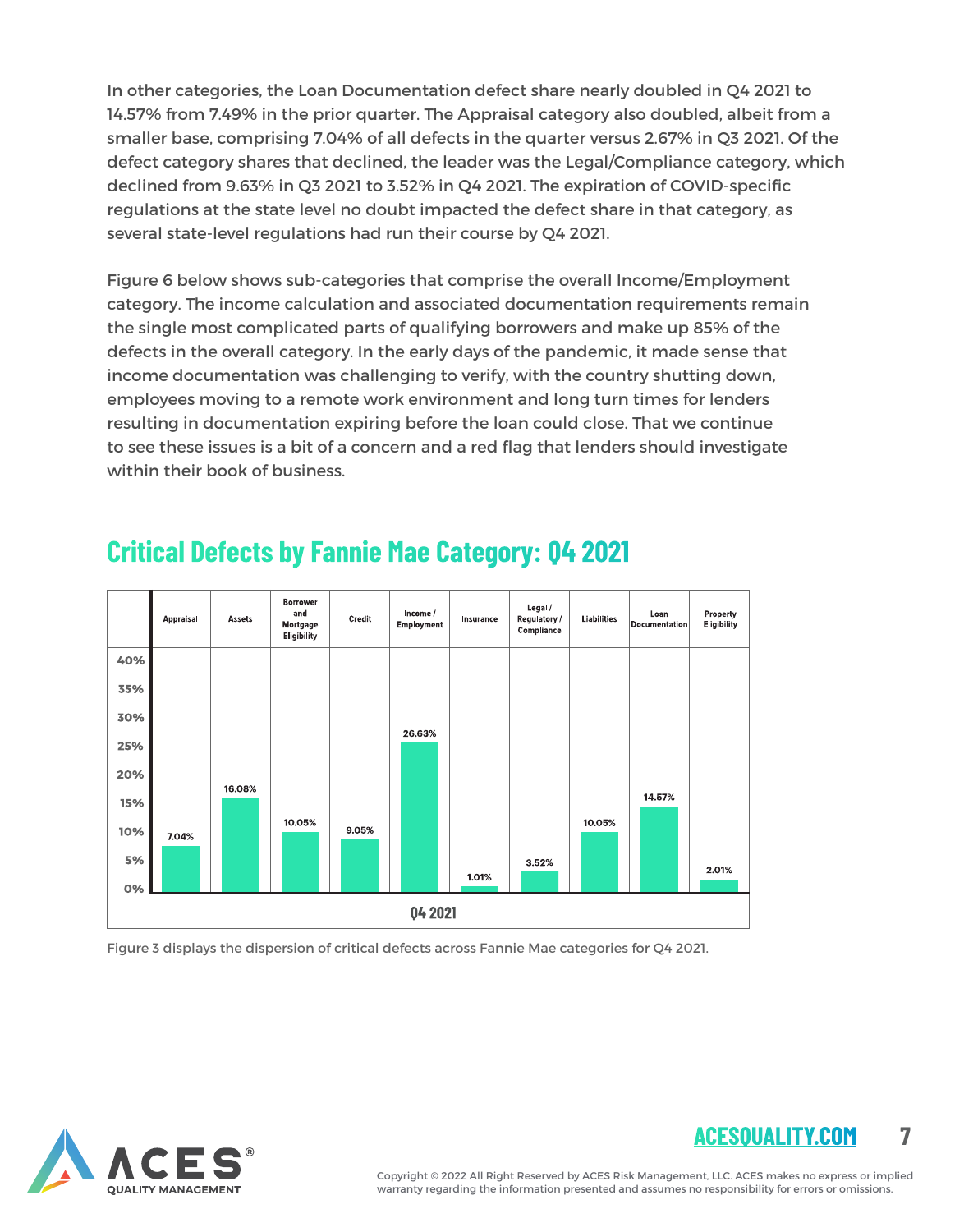#### **Critical Defects by Fannie Mae Category: Q3 2021 vs. Q4 2021**



Figure 4 displays the critical defect rate by Fannie Mae category comparing Q3 2021 to Q4 2021.

#### **Critical Defects by Fannie May Category: CY 2020 vs. CY 2021**



Figure 5 displays the critical defect rate by Fannie Mae category comparing CY 2020 to CY 2021.

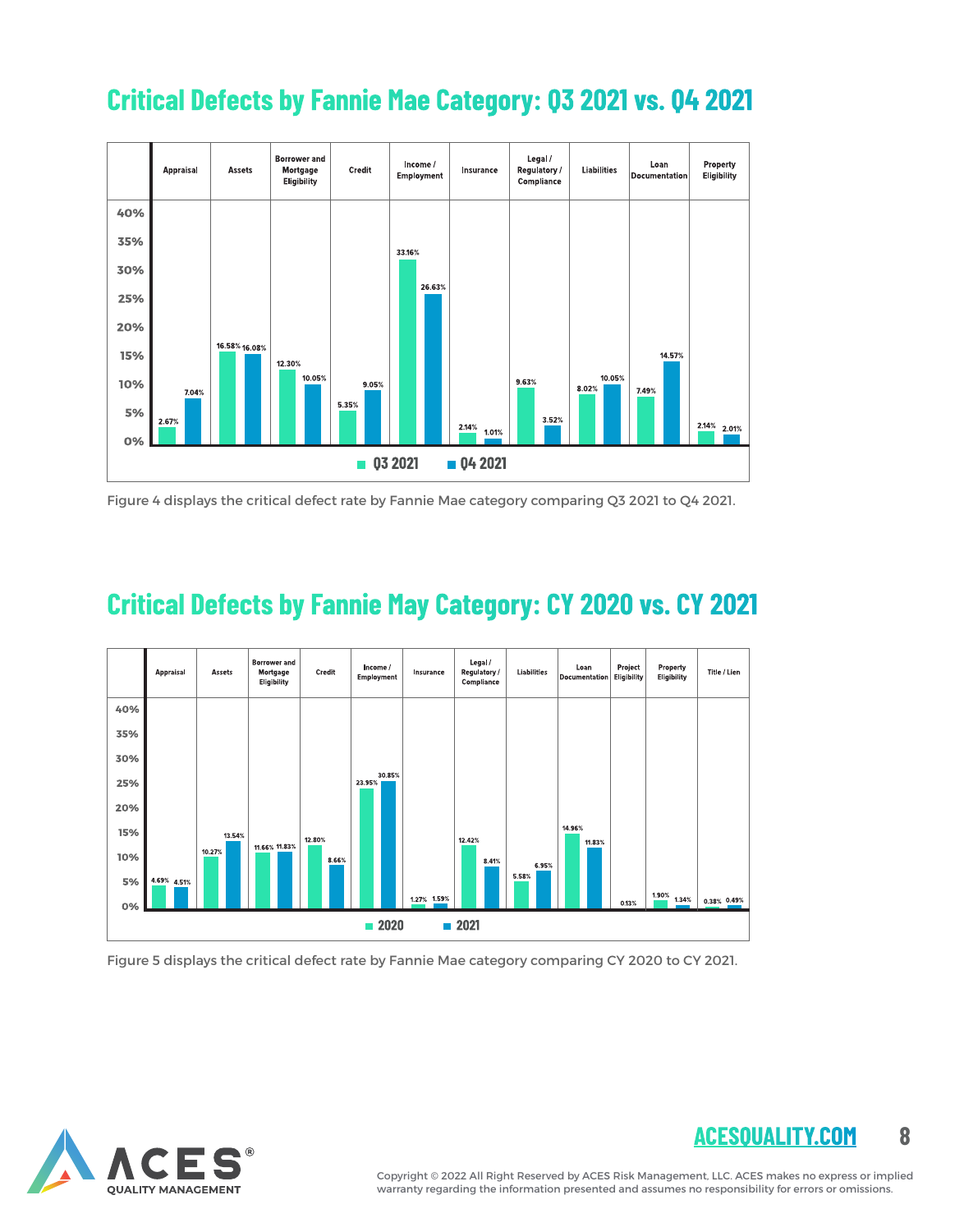### **Critical Defects by Fannie Mae Sub-Category: Q4 2021**



Figure 6 displays sub-category information for Q4 2021 within the Assets, Credit, and Income/Employment categories.

## **QC INDUSTRY TRENDS BY LOAN PURPOSE**

Purchases continued to pick up share in Q4 2021, ending the quarter with a review share of 60.03% and a 20% advantage over the refinance share of 39.97%. The purchase share was up 3% from Q3 2021's share of 56.99%. For the full CY 2021, purchase and refinance shares were roughly 53.38% and 46.62%, respectively. Purchase reviews overtook refinances reviews in ACES' QC data -- not necessarily overall market data -- in Q2 2021 and have not looked back. Prior to the pandemic, purchase share was between 50%-55%. The highest share before this current quarter (Q4 2021) was Q2 2019, when the share of purchases was 71.72%. It seems very likely that the 60% purchase share this quarter will continue to climb into early 2022 data with the noted increase in interest rates.

In Q4 2021, the percentage of defects was higher for purchases, comprising 56.78% of all defects by loan purpose. While this was higher than the refinance defect share of 43.22%, it was also higher than the review share of 53.38%, a scenario that indicates relatively worse performance. For the full calendar year, we get much closer to "defect parity" for both



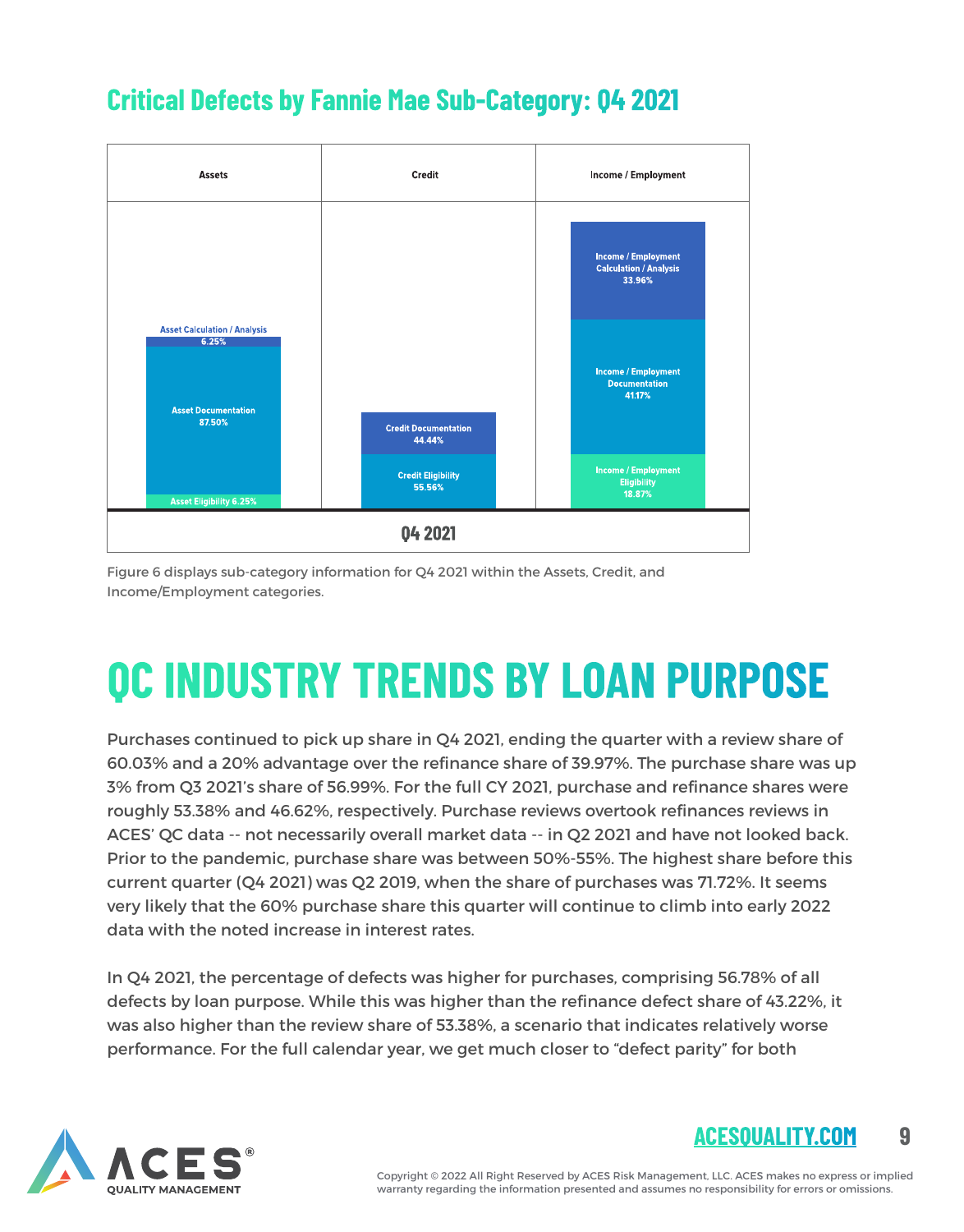purchase and refinance, meaning that review shares are roughly equal to the corresponding defect share.

We believe that the trends in this dataset are likely to continue. Purchase should maintain, if not increase, its review share, and we believe any perceived degradation in the purchase defect performance is more of a reverting to historical norms. The pandemic upended this metric somewhat in that the share of refinance defects was higher than the review share, thus signifying underperformance on refinance loans. Refinance volumes and pressure on lenders to originate loans quickly at those mass volume amounts were the most likely cause.

#### **Critical Defects by Loan Purpose: Q4 2021**



Figure 7 displays the loans reviewed and critical defects by loan purpose for Q4 2021.



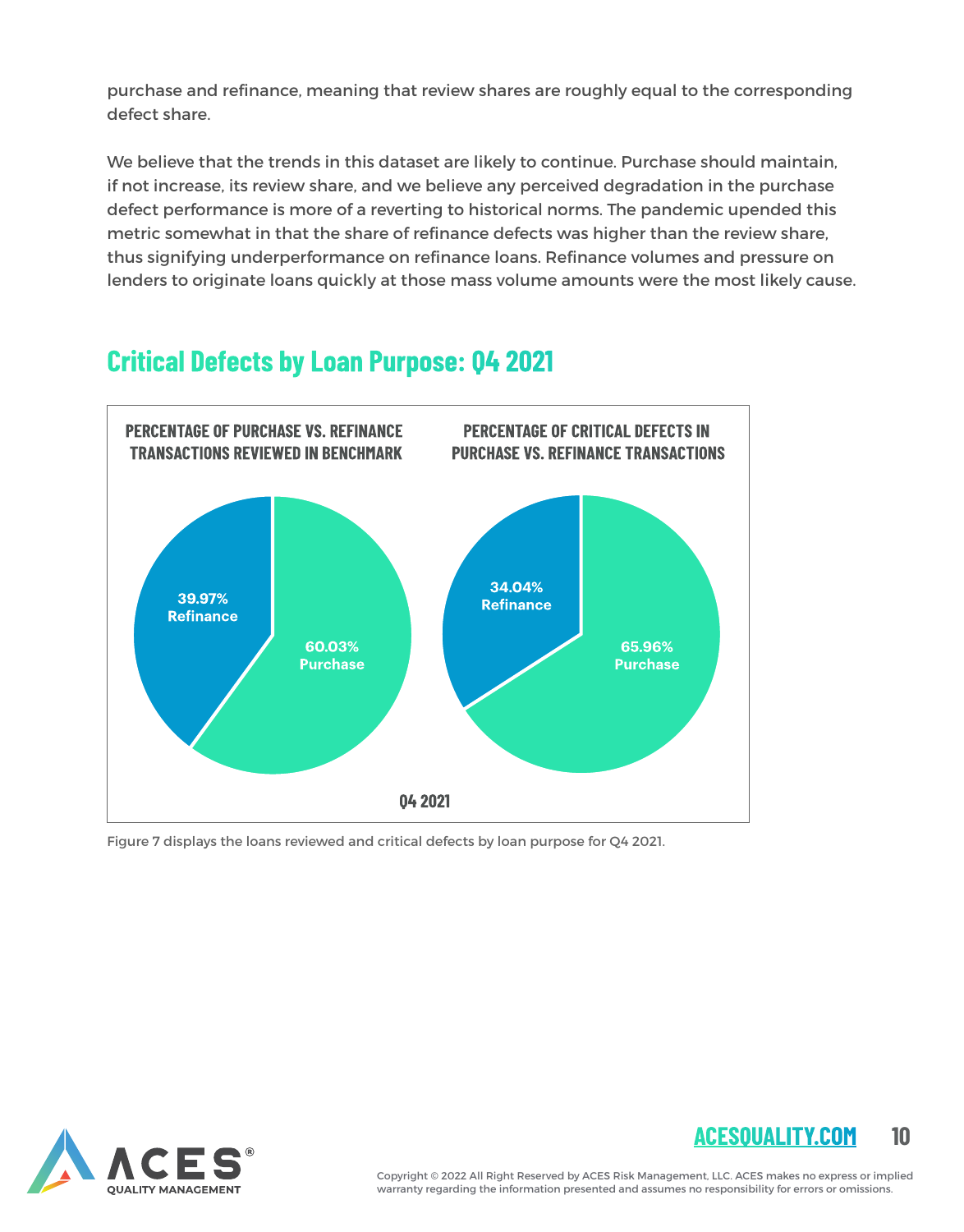

#### **Critical Defects by Loan Purpose: CY 2021**

Figure 8 displays the loans reviewed and critical defects by loan purpose for CY 2021.

**CY 2021** 

### **QC INDUSTRY TRENDS BY LOAN PRODUCT TYPE**

Despite declining 1.5% from Q3 2021, conventional lending held its grip on review share by loan product type, ending Q4 2021 with a share of 66.31%. This continues a multi-quarter trend downward from the peak share for conventional loans of 74.05% reached in Q4 2020. Outside of the pandemic, the share of conventional loans typically was between 65% and 70%, so this is another area that seems to be reverting to historical norms.

FHA lending picked up 1.22% of the review share in Q4 2021 and ended the quarter at 22.11%, as compared to 20.89% in Q3 2021. The review share for VA and USDA lending was 8.82% and 2.75%, respectively. Both of those review shares were flat from the prior quarter.

On the performance side, the significant change in Q4 2021 was in the positive defect performance of the conventional loans. Conventional loans had a defect share of 45.39%, down significantly from last quarter's defect share of 53.79%. Historically, the share of



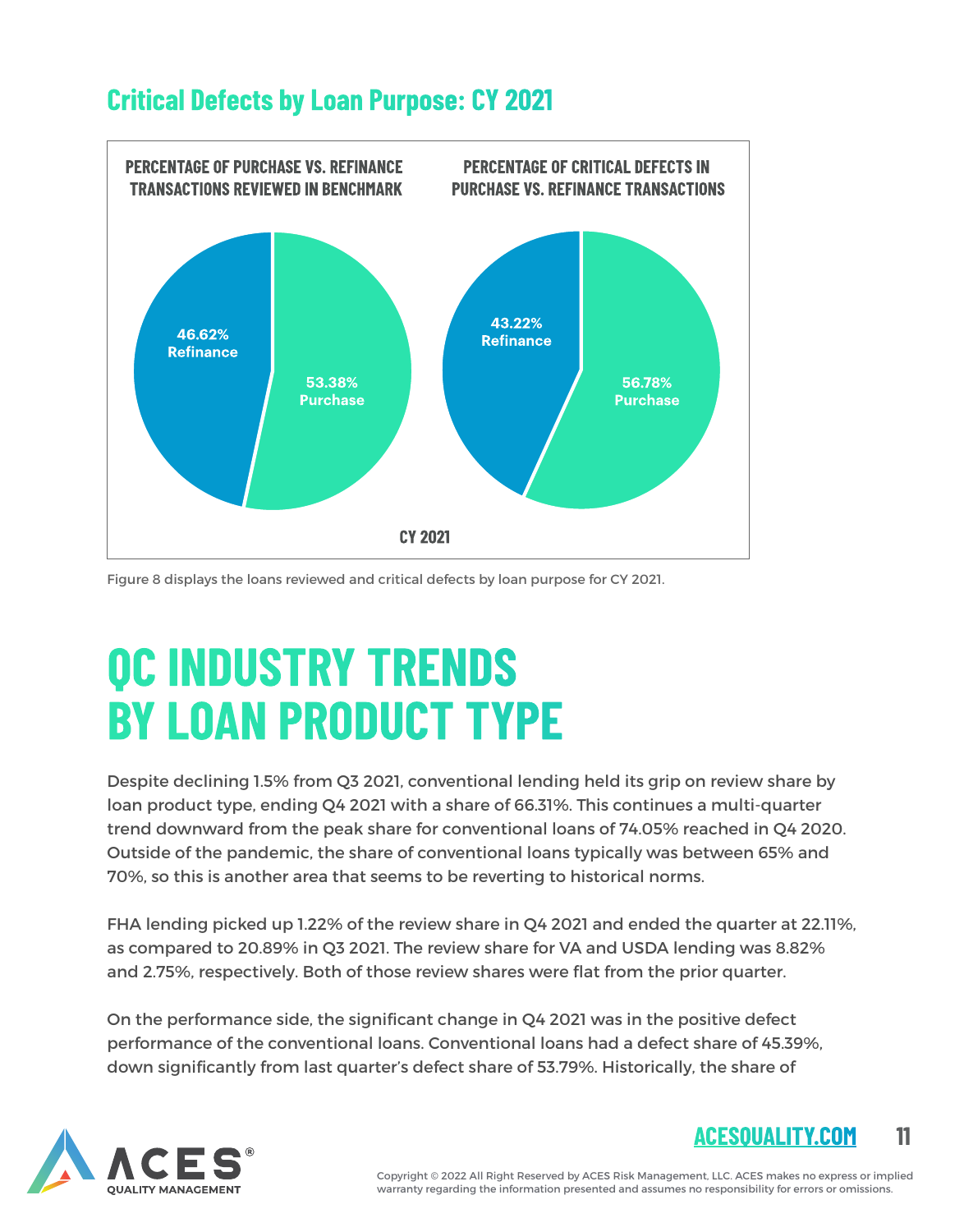defects on conventional loans was ~10% points lower than the review share. In Q4 2021, the defect spread was -21%, signifying strong performance.

That strong performance on conventional loans seemingly came at the expense of FHA lending, with review share at 22.11%, and defect share at 35.46%. With a defect spread of +13.35%, it is clear that defects on FHA loans ticked up in Q4 2021. We expect the full CY 2022 to look more like 2019 than the pandemic years of 2020 and 2021. This means lenders should pay special attention to their FHA loans, as it is likely that defect share there rises.



#### **Critical Defects by Loan Product Type: Q4 2021**

Figure 9 displays the loans reviewed and critical defects by loan type for Q4 2021.



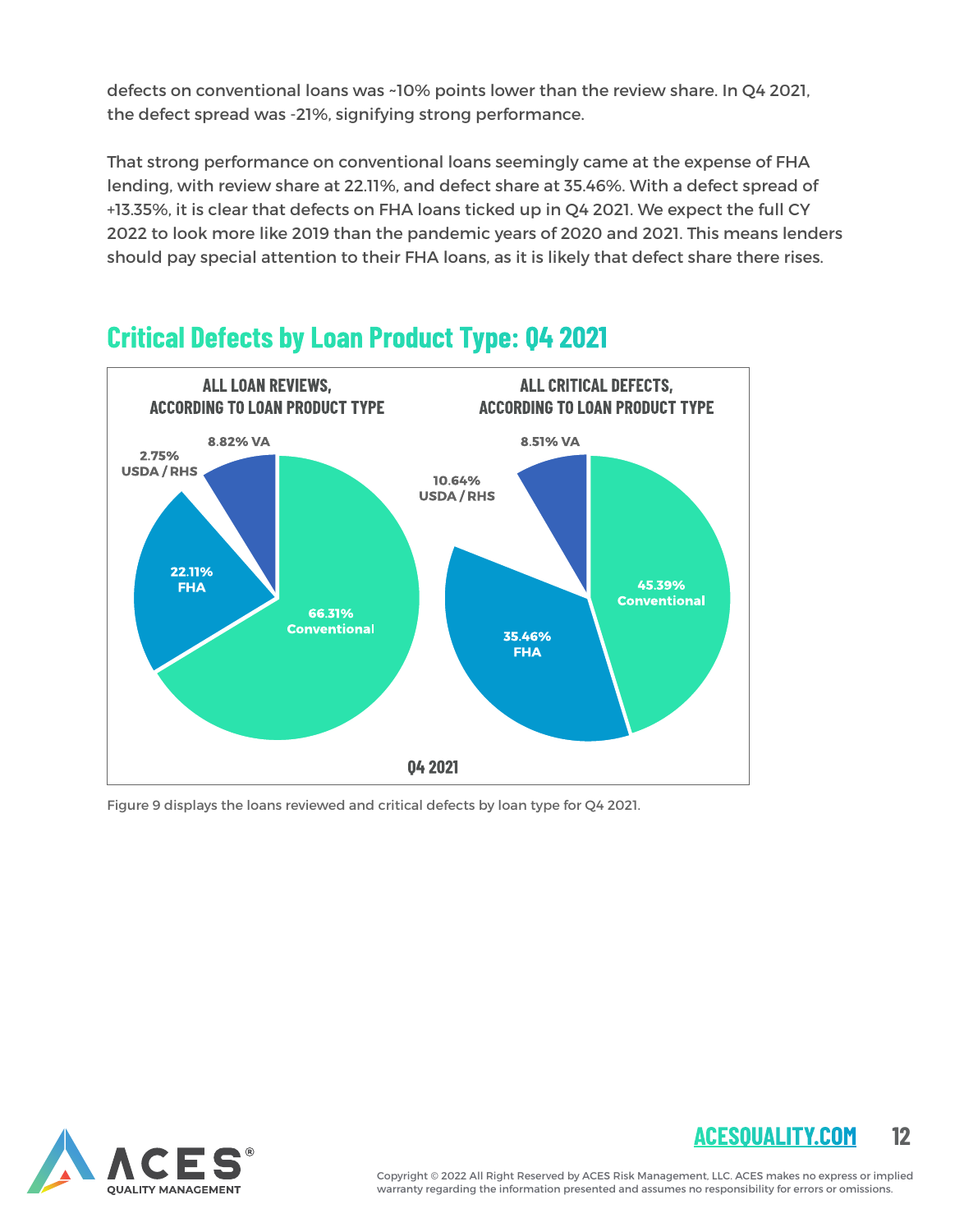

#### **Critical Defects by Loan Product Type: CY 2021**

Figure 10 displays the loans reviewed and critical defects by loan type for CY 2021.

## **ECONOMIC DISCUSSION**

There is no doubt that 2020 and 2021 were two of the most challenging years on record – both in general and for the mortgage industry. Many of us are old enough to have lived through massive disruptions in our industry, such as the tragic attacks on our country on Sept. 11, 2001. Those attacks coincided with the bursting of the dot-com bubble, and just a few years later, we had the Credit Crisis of 2008 and the ensuing chaos. We had 7 or 8 years or so of relative calm before the COVID storm hit in 2020. At this point, we should be prepared for any catastrophe that comes our way, and be assured, they are coming.

### **Lender Profitability**

Lots of time gets spent talking about the pressures homeowners face – rising costs all over the place, from interest rates to homeowners' insurance to maintenance and repair costs. However, the environment is equally challenging for lenders. We looked at SEC filings for five

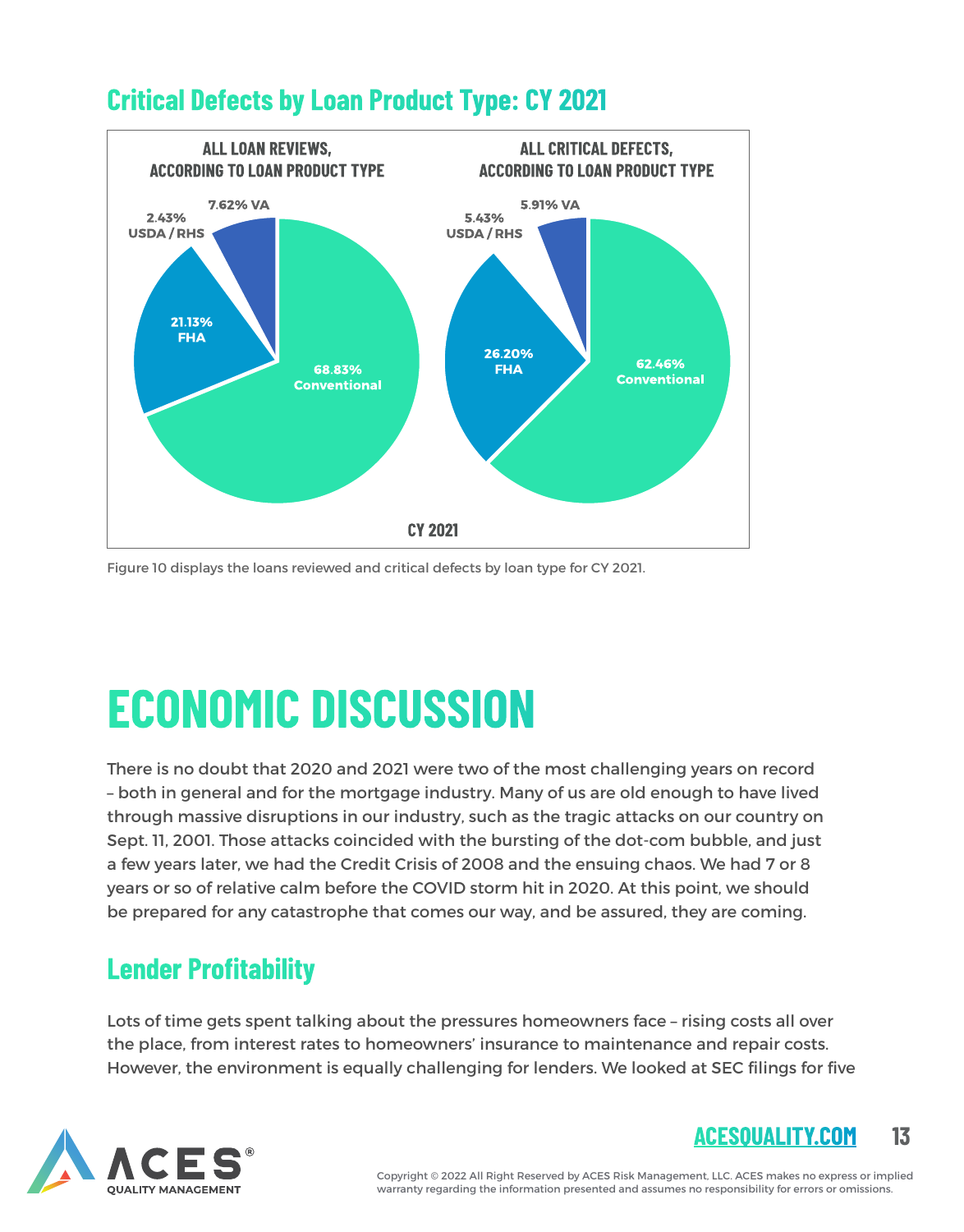large lenders and found that 2021 was a banner year for lenders, with volumes up 21% from what was also an excellent year for lenders in 2020. Yet, volume doesn't tell the whole story.

One of the primary drivers of lender profitability is the gain-on-sale, or the percentage of the loan balance "above par" that a lender makes when selling the loan to an investor. In 2020, the lenders we looked at had an average gain-on-sale of 3.66%. That same number for 2021 was 2.36%, a full 1.3% lower. That decrease translates to a considerable amount of lost revenue. The impact is evident if you look at these same lenders' revenue in just the origination segment. When origination volumes were lower in 2020, these five lenders generated \$27 billion in origination revenue. Because of the negative impact of higher origination volumes on the gain-on-sale, those same lenders only generated \$18 billion in origination revenue. Therefore, in an environment where volumes, staffing and other costs were up, revenue was down \$9 billion (or 30%). Servicing is acting as an excellent hedge against the origination headwinds, but the gain-on-sale metric is a key one to watch going forward in evaluating the health of lenders.

#### **Credit Standards and New Products**

It should be no surprise that lenders will widen the credit box as refinance volumes dry up, and the most recent data available from the Agencies on their mortgage-backed securities supports this. The average credit score was 751, down from March. Debt-to-income ratios were 36%, and loan-to-value ratios were 82% -- both up from their levels in March. None of these metrics scream "red flag" at the moment, but they show that the margin for error is getting tighter for lenders. This means QC plans will have to be updated and new processes developed by risk managers. Pay attention to where the red flags are in the industry data as well as your own. Translate those learnings into new ways to sample and target your risk.

From a product perspective, the easier to underwrite products like rate/term refinances will be few and far between. In addition to purchase lending, cash-out refinances and HELOCs will be the primary sources of all refinances. Each borrower, therefore, gets incrementally harder to qualify. The most recent estimate is that homeowners have ~\$450 billion in untapped equity. Many will still want cash but are locked into their low rate from 2020 or 2021. New products and guidelines will be necessary for these loans, including second liens, and we're likely to see a pick-up in adjustable-rate mortgages, which have been depressed volume-wise in this last refinance cycle. It's also possible that we will see the resurgence of investor overlays.





Copyright © 2022 All Right Reserved by ACES Risk Management, LLC. ACES makes no express or implied warranty regarding the information presented and assumes no responsibility for errors or omissions.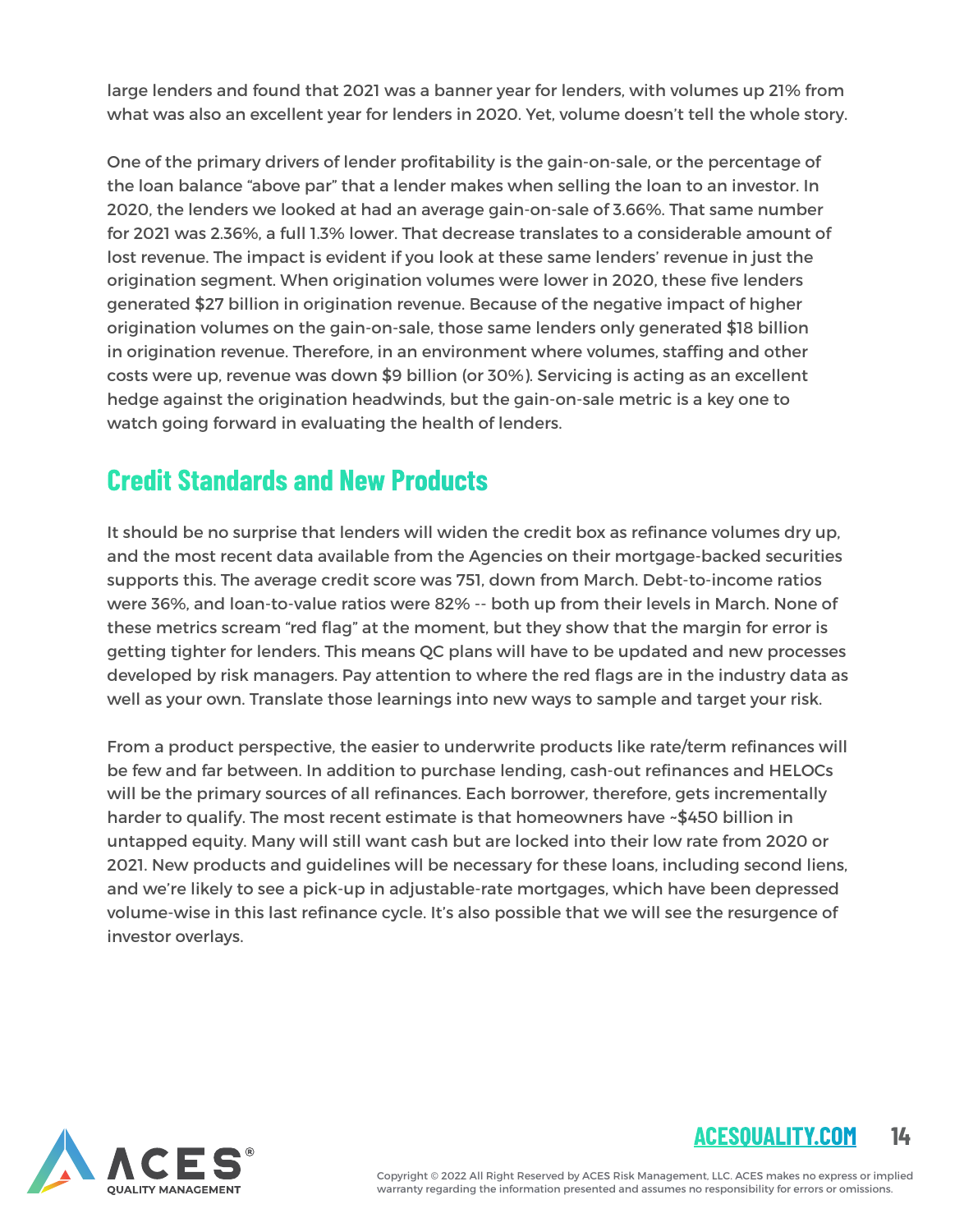### **Final Word on Early Payment Defaults**

In last quarter's report, we stopped tracking early payment defaults (EPDs) because the data showed that EPDs were consistently trending below pre-pandemic levels and, therefore, the repurchase risk to lenders never materialized. We still firmly believe that, especially given how much has changed since the start of the pandemic. When the CARES Act was enacted, the official unemployment rate was 14%, meaning nearly 21 million Americans wanted work but couldn't find it. That led to many borrowers opting for forbearance, which drove EPD numbers way up. No one knew how long unemployment would remain high, and the risk was that borrowers who opted for forbearance plans would be on the plan for such a long time that the compounding of missed payments would ultimately lead to defaults and/or foreclosures. The concern was that EPDs caused by CARES Act forbearance provisions could prompt investors to step up repurchase scrutiny and requests.

That didn't happen for several reasons, but most especially because of what transpired with all those loans in forbearance. According to Black Knight, 92% of all borrowers that were on a forbearance plan have exited that plan. That same data shows that another 29% of exits have resulted in a payment-in-full – meaning that 82% of all forbearance exits have resulted in a positive outcome. Only 9% of loans that have exited forbearance remain delinquent, and roughly half of those loans are in active loss mitigation status. However, we still have 8% (or ~700,000) of loans in active forbearance.

#### **Repurchase Risk = No / Regulatory Risk = Yes**

Approximately 1.3 million loans are still in active forbearance or have not reached an outcome since exiting. The question remains whether these loans will work themselves out with the same level of success as the earliest loans to come out of forbearance. That's hard to say, but the environment is considerably more challenging. The concern is that the housing and interest rate environment has changed at such a dramatic and rapid rate that the easy options aren't as feasible. The earliest exits were in the first half of 2021 and in a much different interest rate environment where refinance (and paying off the loan in forbearance) was a viable option. With rates above 5%, refinancing is less attractive as an option. Also, while property appreciation has been strong in virtually every locale, selling the property and paying off upon forbearance exit is becoming less attractive as the overall cost of housing rises.

We've been able to hold off the pain thus far, but a tremendous amount of work remains to resolve all these cases -- work that needs to be done by servicers that have not processed loss mitigation plans and defaults with any kind of scale since the end of the Great Recession in 2010/2011. In addition, the CFPB has signaled renewed vigor in its oversight



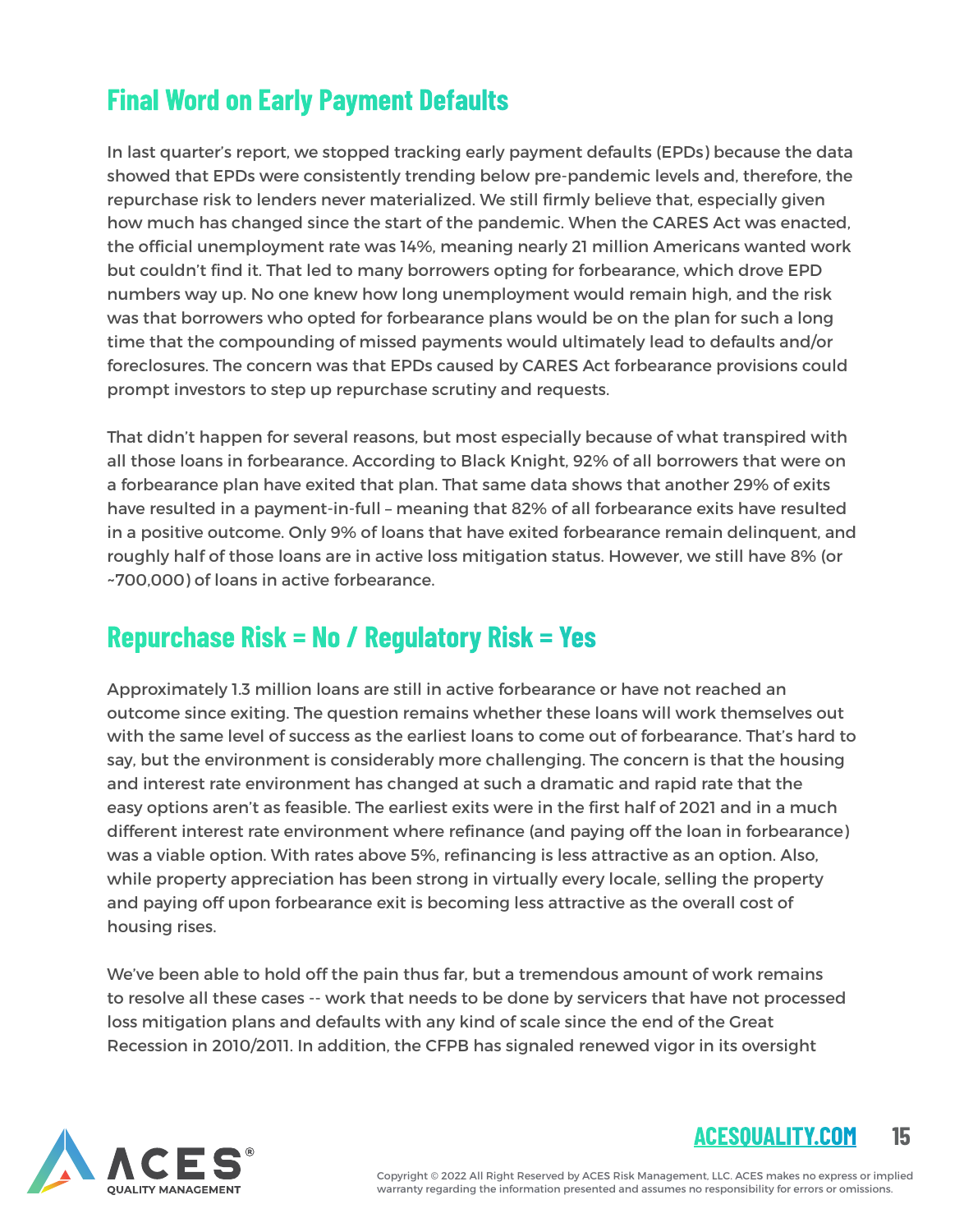responsibilities, echoed in its statement, "Unprepared is Unacceptable." In his April testimony in front of the Senate Banking Committee, CFPB Director Rohit Chopra's mortgage-related comments were almost entirely focused on servicing. Thus, servicers should consider themselves "on notice" as far as regulators are concerned and shore up their compliance practices accordingly to meet this renewed level of scrutiny and oversight.

### **CONCLUSION**

Despite a slight rise in the overall critical defect rate in Q4 2021, the entire year showed improved results over 2020. The numbers for Q1 2022 should be interesting, with the war in Ukraine starting towards the end of the quarter and the explosion in global inflation triggering U.S. mortgage interest rates to rise. Lenders have their work cut out for them, and the economic environment is less than friendly overall, making Quality Control and Compliance teams more important than ever.

### **ABOUT THE ACES MORTGAGE QC INDUSTRY TRENDS REPORT**

The ACES Mortgage QC Industry Trends Report represents a nationwide post-closing quality control analysis using data and findings derived from mortgage lenders utilizing the ACES Analytics benchmarking software.

This report provides an in-depth analysis of residential mortgage critical defects as reported during post-closing quality control audits. Data presented comprises net critical defects and is categorized in accordance with the Fannie Mae loan defect taxonomy.